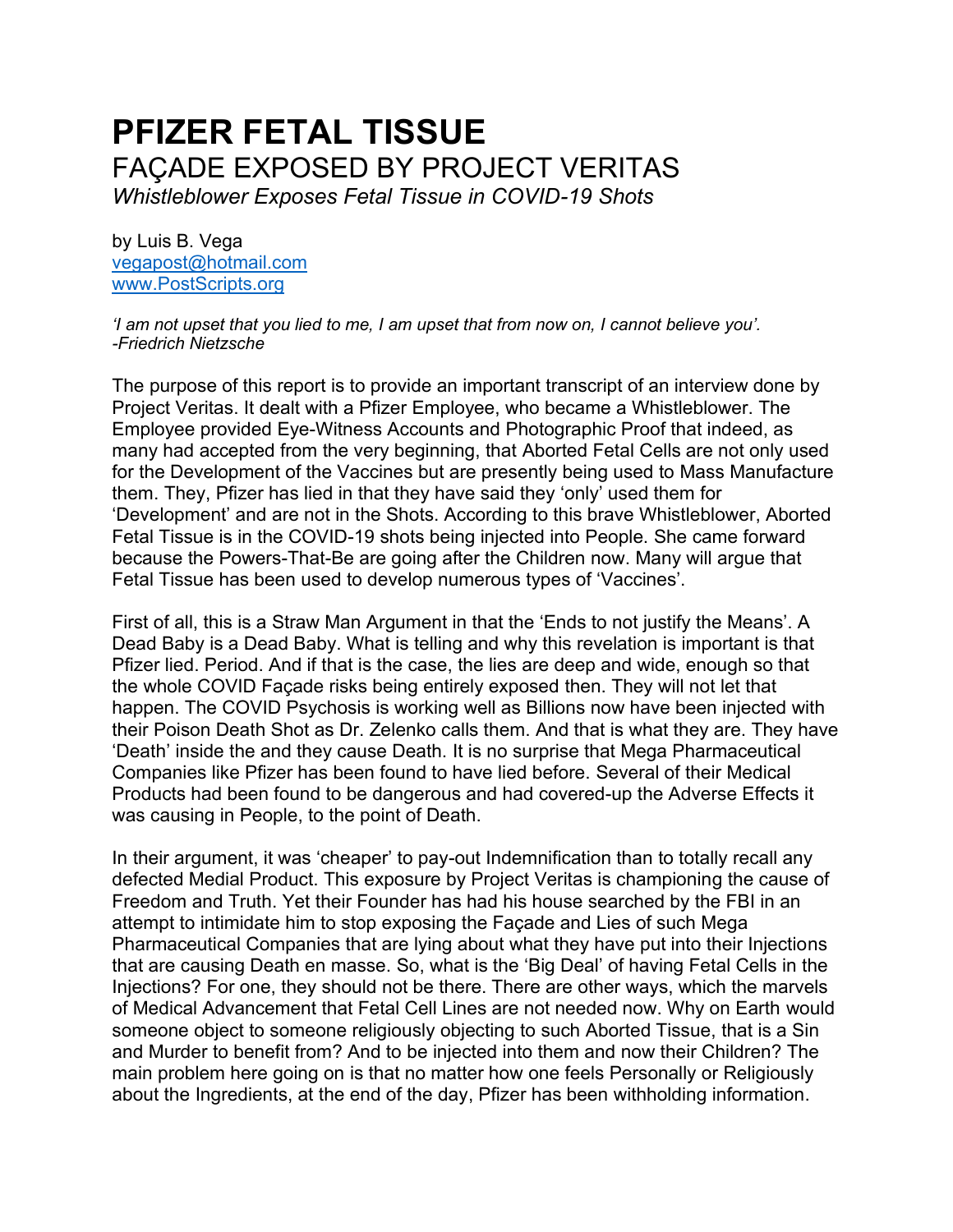### **Informed Consent**

Pfizer is lying about what exactly they are injecting you with. That is Unethical and is making it impossible for People to make Informed Decisions. And they are giving it to People who are deceptively being made to go against their Religions and Ethics without knowing. But this is precisely why Pfizer and the others, are conspiring about it. If the People knew the Truth, they would be out of business fast. Yes, HEK293 and other Aborted Cell Lines are pretty standard for Cell Culture and Experimentation and is used across every major Universities across the country. Many Medical Graduate Students will personally culture them in a Bio-Engineering Lab Course.

The point is that the deception runs deep and wide in how Pfizer keeps what is in the Ingredients, a secret. Why? It is because it is also not just a matter of having Aborted Cell Lines as Ingredients. It would also expose what other Substances are being incorporated in their Poison Death Shot. And as they control the Media Platforms, any opposition, criticism or questioning is now labeled, 'Misinformation'. One cannot even share this Article on Social Media. Any similar type of write-ups has had People being blocked for 'Misinformation'. The point is the need to have Informed Consent.

If People are fine with having Aborted Cell Lines in their Beauty Products, Food or Injections passing for a 'Vaccine', go for it. But give People the information, truthfully and allow them to Not Consent. Otherwise, it is a façade, a Lie from the Pit of Hell. Why is it important? It is because Medical Personnel, one's own Personal Physicians are the type of People one most comfy in. It is akin to confessing to a Priest or Ministry in such a close level of confidence. This has now been compromised and broken for relying in Medical Science. But this has been the plan and the 'Sacrifice' or price to pay. Why? The Powers-That-Be want as many Humans taking their 'Ingredient'.

It is not about providing Immunity, 'Safe and Effective', nor about saving lives. It is on the contrary. How on Earth can Science use the Death of one to Save another because of it? Was not the Nuremberg Trials all about this and how all Nations in theory agreed to Ethics in Medicine; to precisely have Informed Consent, Do No Harm and not experiment in Children? The Nuremburg Code has been stricken off the pages of Medical Journals and Research. This is despite how in the Medical World, Informed Consent has to be given by Law. The vast majority of People receiving the COVID-19 Injections have not been 'Informed' of their Right to Consent or not. When anyone has practiced deception in this case, they are breaking the Law and it is Malpractice.

What would help is that if the FDA and the CDC would use an Outside Independent Advisory Board when reviewing Pharmaceutical Company's Medical Products or request of Emergency Use Authorization. They do not and will not. Why not? It is the very Pharmaceutical Companies that foot the Budget for these Federal Agencies. About 90% of their Drug Reviews get approved. One wonders why? Yet, brave Employees like this Pfizer one risks all to warn the World of this Pharmaceutical Façade, at her own peril and that of her Family's. She will be attacked in the Social Media and Mainstream, that by the way are also sponsored by Big Pharma. She will be called a Conspiracy, Anti-Vaxxer, etc. The following is the interview.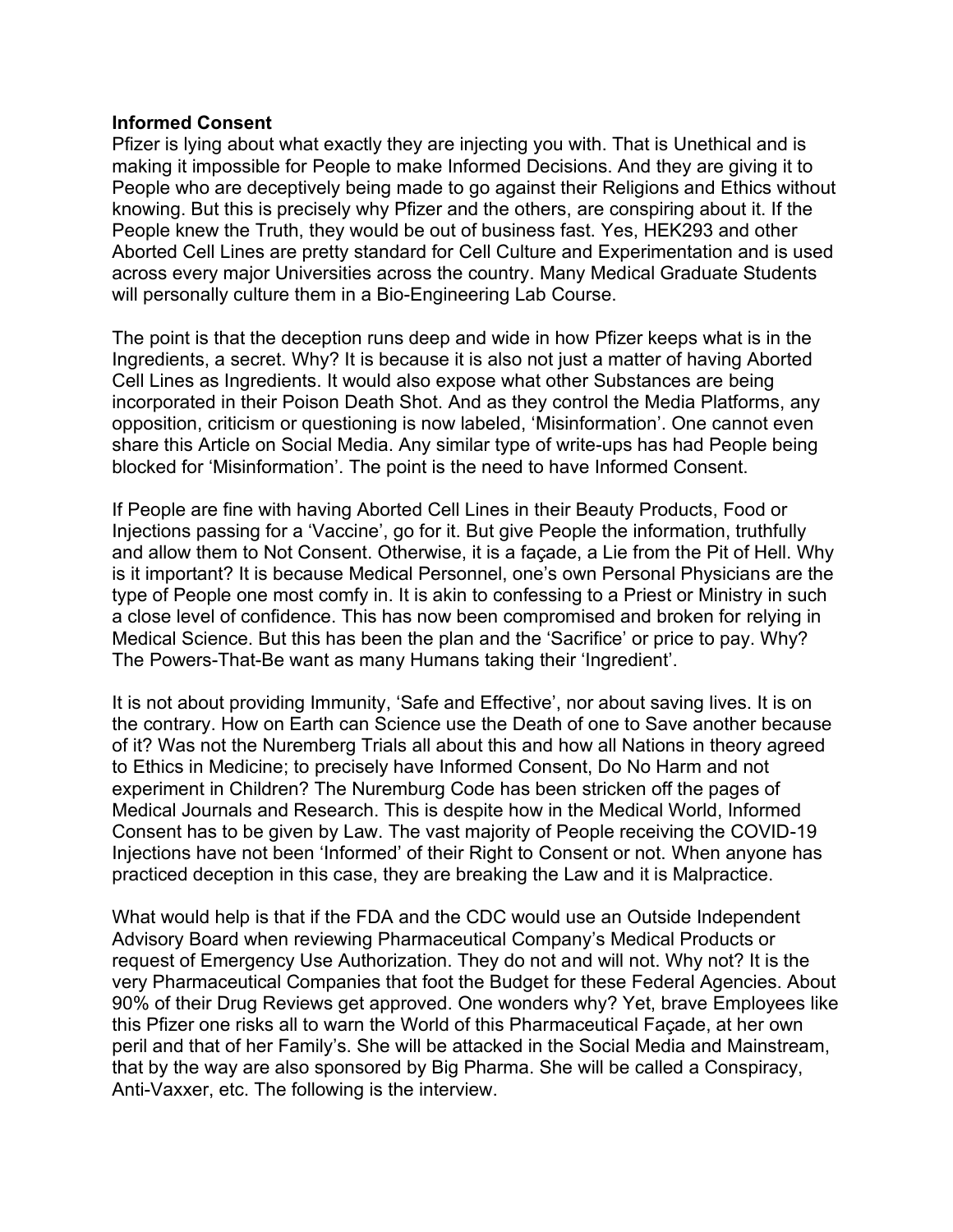*I work at a Pharmaceutical Company. I am not an Anti-Vaxxer. I just believe in research and science.* 

### *Project Veritas Interviewer*

*In this database, you came across a chain of emails discussing Fetal Tissue and the code vaccine. Vanessa Gelman who works in Washington DC, is Senior Director, Worldwide Research, 'The question came up as an inquiry to our Med-Info Group. They are asking, did Pfizer make use of a Cell Line from an Aborted Fetus?*

### *Melissa Strickler, Pfizer Quality Auditor*

*They want you to leave out the highlighted part, which is the 'One or more Cell Lines with an origin that can be traced back to Human Fetal Tissue has been used in Laboratory Tests associated with the Vaccine Program'.* 

#### *Project Veritas Interviewer*

*And here we have your Badge. You are an Employee of Pfizer?* 

### *Melissa Strickler, Pfizer Quality Auditor*

*I work at the McPherson, Kansas Plant. It is one of the biggest Plants in the Operation of Pfizer. We produce some of the most Units.*

#### *Project Veritas Interviewer*

*This message from Vanessa Gilman,*

#### *Melissa Strickler, Pfizer Quality Auditor*

*'From the perspective of Corporate Affairs, we want to avoid having the Information on the Fetal Cell Lines floating out there. We believe that the Risk of communicating this, right now outweighs any Potential Benefit that we could see particularly, with General Members of the Public who may take this Information and use it in ways we may not want it out there. We have not received any questions from Policy Makers or Media on this issue in the last few weeks. So, we want to avoid raising this, if possible'.*

### *Project Veritas Interviewer*

*Wow.*

*'We believe that the Risk of communicating this right now, outweighs any Potential Benefit we could see'. They ought to put that on American Currency. Philip Dormitzer, Vice President, Chief Scientific Officer. These are not Low-Level people here. So, you are showing us emails between the Vice President of Pfizer, the Senior Director of Worldwide Research about how to 'couch it', a certain way because we would not want to tell the People that it can be traced-back to Human Fetal Tissue. 'Copying Vanessa Gelman… We have an approved answer to this question'. The question being about Fetal Tissue? Which Vanessa can probably provide. HEK2932? What does that mean?*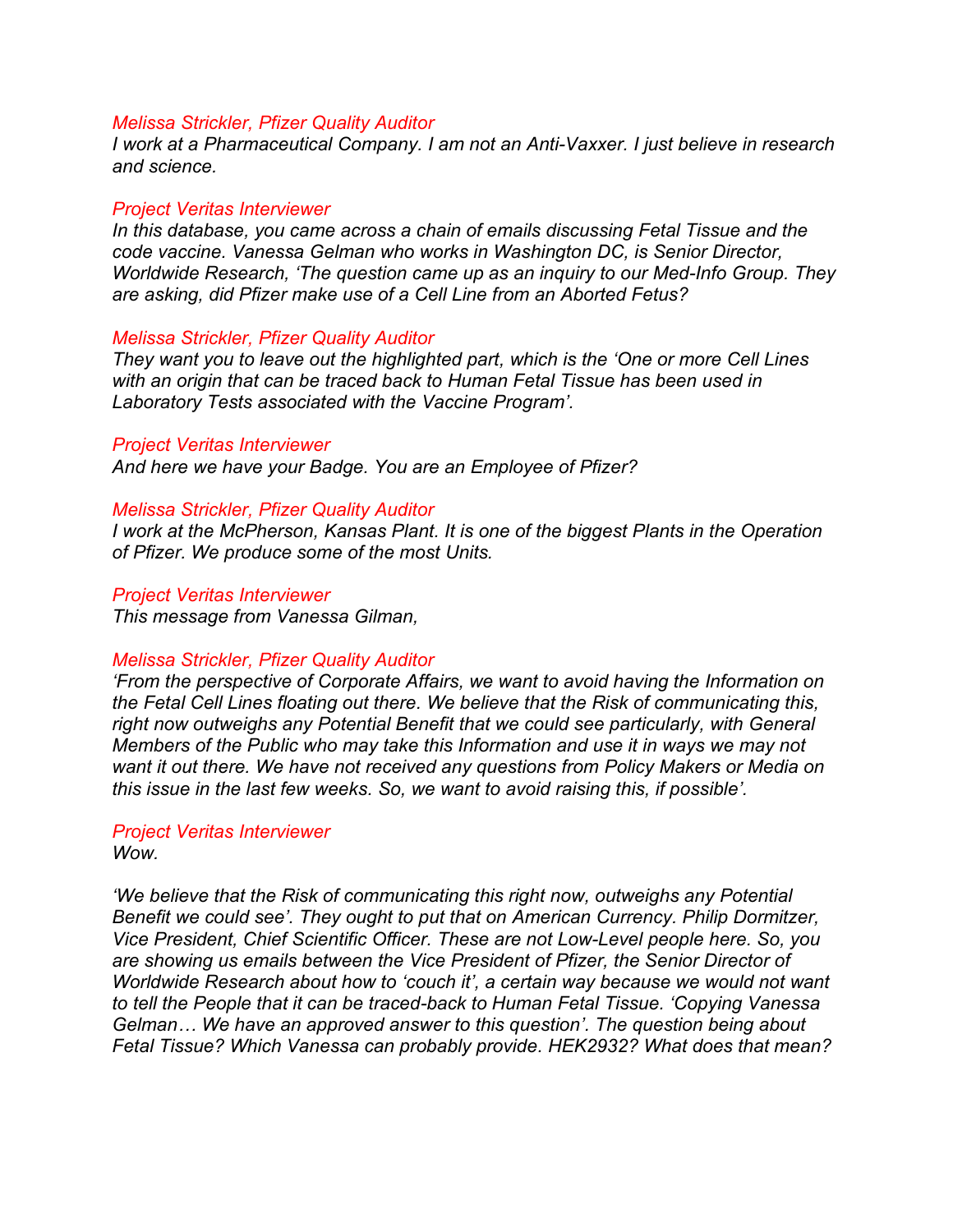*Melissa Strickler, Pfizer Quality Auditor HEK: Human Embryo Kidney Cells and it was from Experiment 293.* 

*Project Veritas Interviewer They have used Cells from Aborted Fetuses?*

*Melissa Strickler, Pfizer Quality Auditor Yes.* 

*Project Veritas Interviewer And they do not want the Public to know that?*

*Melissa Strickler, Pfizer Quality Auditor Yes.*

*Project Veritas Interviewer That is staggering for Society because of what you said, Religious Exemptions.*

*Melissa Strickler, Pfizer Quality Auditor And they are denying our Religious Exemptions at Pfizer.*

### *Project Veritas Interviewer*

*This is serious stuff you are dealing with. These are these are Powerful People and a very Powerful Company.* 

*Melissa Strickler, Pfizer Quality Auditor They are withholding knowledge on People's approval if they can Consent or not.* 

*Project Veritas Interviewer From Sarah Elizabeth Weiser, the Principal Scientist…*

*Melissa Strickler, Pfizer Quality Auditor*

*Uh, she is just making sure, you know… 'Just be clear, you would like medical information to reply with the text in red below including, the highlighted section? Thanks again'… And then they responded with.*

*Project Veritas Interviewer 'No. I would prefer that we do not use the text in yellow'.*

### *Melissa Strickler, Pfizer Quality Auditor*

*They are being so deceptive in their emails it's almost like, it is in the Final Vaccine. Tt just made me not trust it.*

*Project Veritas Interviewer*

*There was an issue with the FDA and…*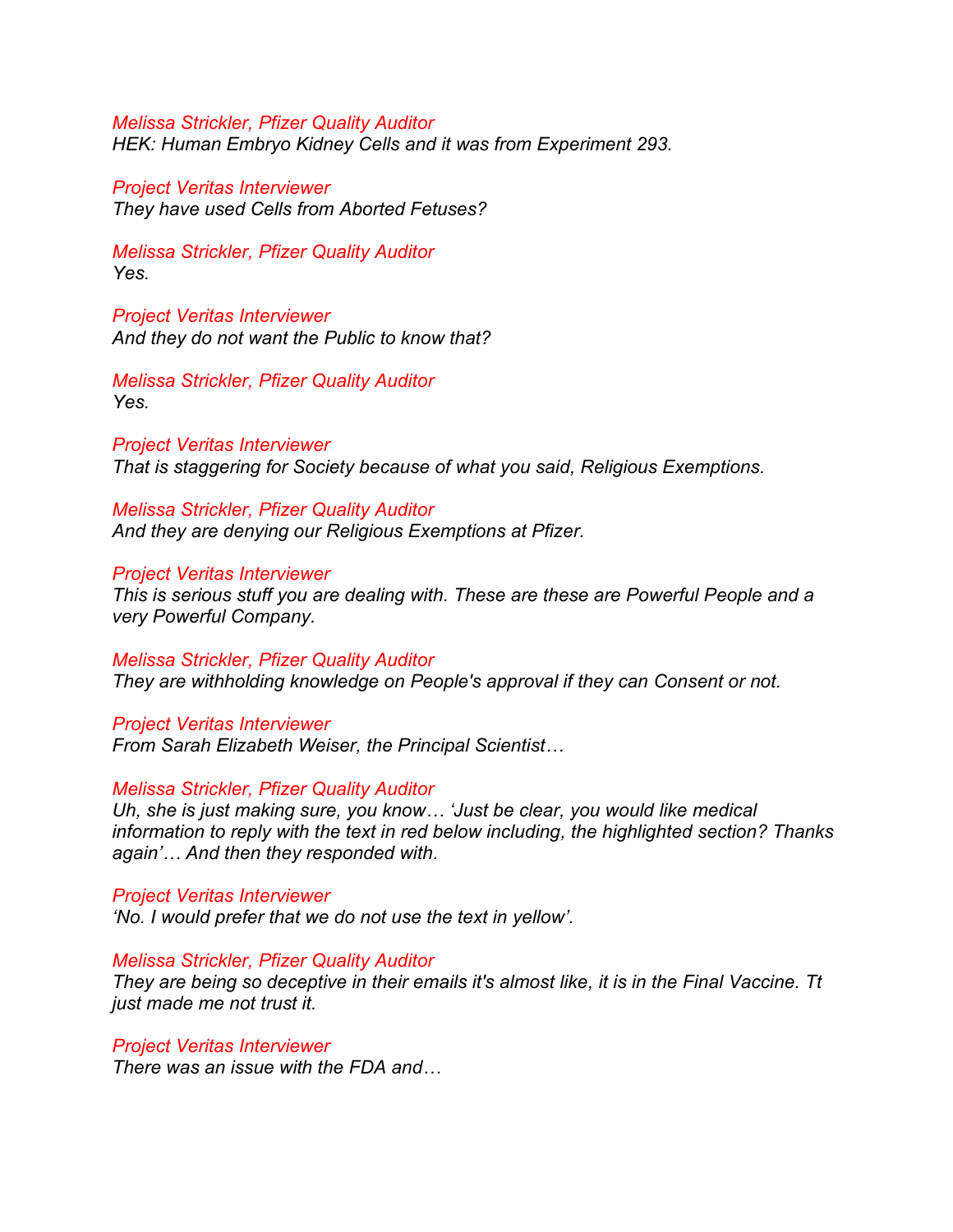*I heard something about there doing some sort of Tests in there with Lights, but I am not sure. And I said, in Unoccupied Rooms and in a Group Lead Office? And he goes, 'Well, the FDA is coming'. I could not believe that they were blacking-out windows, down in our Manufacturing Rooms. We are told that you should be seen at all times. That we need to make sure that we have High Integrity. And the rooms that are like this one where you can see my reflection, it is a Group Lead Office, where they just do the paperwork for the Batches. So, why does that need blacked out?* 

### *Project Veritas Interviewer*

*And why did you decide to come to Project Veritas?*

### *Melissa Strickler, Pfizer Quality Auditor*

*Because I felt it was the right thing to do. I feel like I have no one else to turn to when my own Company won't be honest with me. What I was told to do was to trust Project Veritas. And to go with you Guys, by Law-Makers by Lawyers.* 

#### *Project Veritas Interviewer Really?*

### *Melissa Strickler, Pfizer Quality Auditor*

*I was really genuinely traumatized and sickened from the things I saw. And I needed to leave there. So, I just took a Leave of Absence so that I could gather my thoughts and really, kind of heal from this information.*

#### *Project Veritas Interviewer*

*The extraordinary act of Blowing the Whistle on the Company and publishing emails from their Vice President is another step entirely? Are you… are you afraid of doing this, a little bit?*

#### *Melissa Strickler, Pfizer Quality Auditor*

*I have Faith that I will be protected or whatever the outcome, is what it is supposed to be. So, I am at peace with it. I am a little anxious on what they will do or what they will say but it needs to be seen by the People. Because they are trying to get this to Kids. And if they are being this deceptive about it, I do not feel comfortable being silent.*

*(Intermission and some Replay)*

#### *Melissa Strickler, Pfizer Quality Auditor*

*I work at the McPherson, Kansas Plant. It is one of the biggest Plants in the Operation of Pfizer. We produce some of the most Units. We handle the Product daily. Quality gets to see the process from fill to pack. So, we see everything.*

#### *Project Veritas Interviewer*

*How long have you worked there?*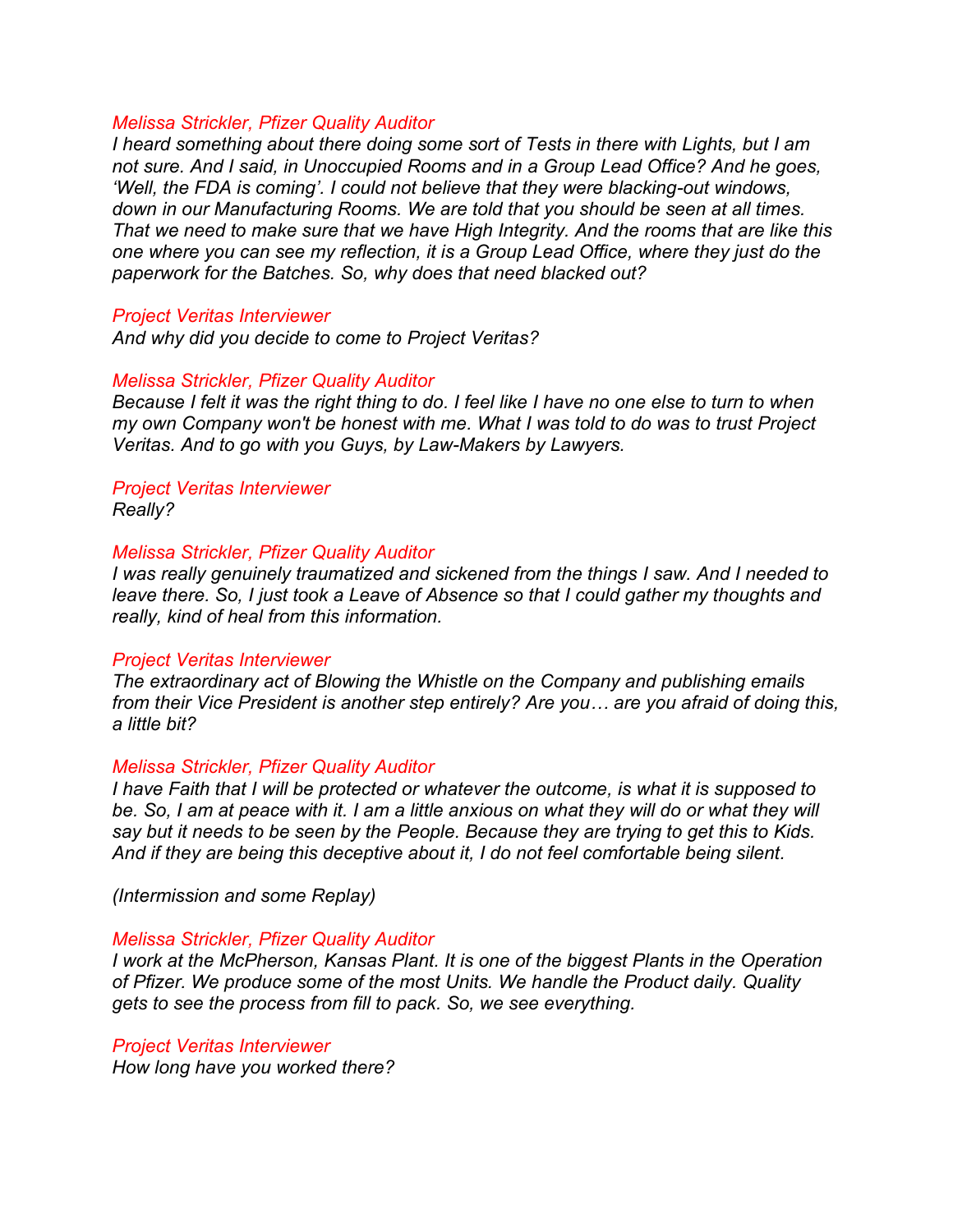*Going on 10 years, but I have been in Quality for 5.*

#### *Project Veritas Interviewer*

*Tell us about what you saw that concerned you.*

### *Melissa Strickler, Pfizer Quality Auditor*

*Accidentally, honestly was going to do a Google Search on our computer in Plant and I must have clicked the wrong Box on our Homepage and searched in our Database instead. And I saw Reports of what I had searched for. And I'd click them and then I realized that they were Internal Documents on our Internal Pfizer Database.* 

### *Project Veritas Interviewer*

*In this Database, you came across a chain of emails discussing Fetal Tissue and the COVID Vaccine. Tell us about that?*

### *Melissa Strickler, Pfizer Quality Auditor*

*What was troubling to me was they were wanting to keep it under wraps. They did not really want the information out there, that they were using the HEK Cells to do the Study. They are being so deceptive in their emails. It is almost like it is in the Final Vaccine. They are just being really deceptive. And they are being careful with their words. And it just made me not trust it.*

#### *Project Veritas Interviewer*

*Vanessa Gelman who works in Washington DC, is Senior Director Worldwide Research Advait's talking to Vanessa and says, 'The question came up as an inquiry to our Med Info Group, they are asking, quote, 'Did Pfizer make use of a Cell Line from an Aborted Fetus when carrying out any Tests? This is after we had already confirmed with the Customer that no Cell Lines when a border feed is used'. Vanessa wrote February 4th of this year.*

*'Thanks so much. -Who is this information for we have been trying as much as possible to not mention the Fetal Cell Lines. So, we would really like to stay focused on the first part if possible -this is what we have said most recently for inquiries received via our Board of Directors through direct emails to Michael Dolsten…The piece in yellow we have tried really hard to not share unless it's strictly necessary and mission critical.*

### *Melissa Strickler, Pfizer Quality Auditor*

*The acceptable phrase you are allowed to say is, The Human Fetal derived Cell Lines are not used to produce our Investigational Vaccine which consists of Synthetic and Enzymatically produced Components'. But then they want you to leave out the highlighted part which is. 'The one or more Cell Lines with an origin that can be traced back to Human Fetal Tissue has been used in Laboratory Tests associated with the Vaccine Program'.*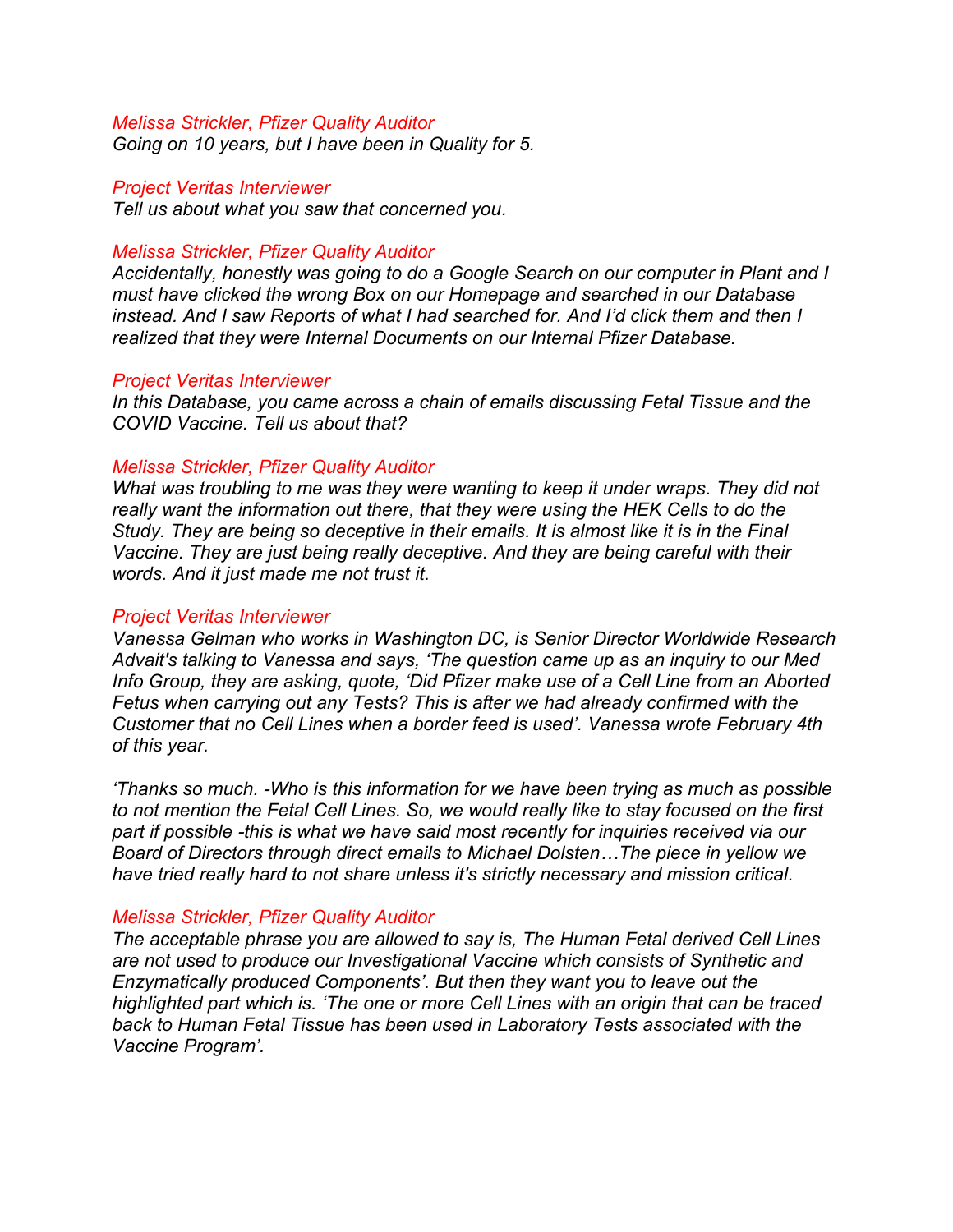*I mean, this is pretty… they are trying to keep this Secret from the Public.* 

### *Melissa Strickler, Pfizer Quality Auditor*

*They do not want to stir-up a mess. They do not want to have to deal with People who are upset because, I think People can use Religious Exemptions for it. And they do not want that. I think they want …nobody to have an Excuse to not get it.* 

### *Project Veritas Interviewer*

*They have used Cells from Aborted Fetuses.* 

*Melissa Strickler, Pfizer Quality Auditor Yes.* 

*Project Veritas Interviewer And they do not want the Public to know that.* 

*Melissa Strickler, Pfizer Quality Auditor Yes.*

*Project Veritas Interviewer And that …is staggering for Society because of what you said, Religious Exemptions.* 

*Melissa Strickler, Pfizer Quality Auditor And they are denying our Religious Exemptions at Pfizer.* 

#### *Project Veritas Interviewer*

*And this could change that because People who have Religious Views?... That certainly changes the Game doesn't' it?* 

*Melissa Strickler, Pfizer Quality Auditor Yes.*

*Project Veritas Interviewer These are Powerful People and a very Powerful Company.* 

*Melissa Strickler, Pfizer Quality Auditor They are withholding knowledge on People's Approval, if they can Consent or not.*

#### *Project Veritas Interviewer*

*This is Philip Dormitzer, Vice President, and Chief Scientific Officer, 'Copying Vanessa Gelman, We have an approved answer to this question… (The question being about Fetal Tissue), which Vanessa can probably provide. HEK2932… (What does that mean?)*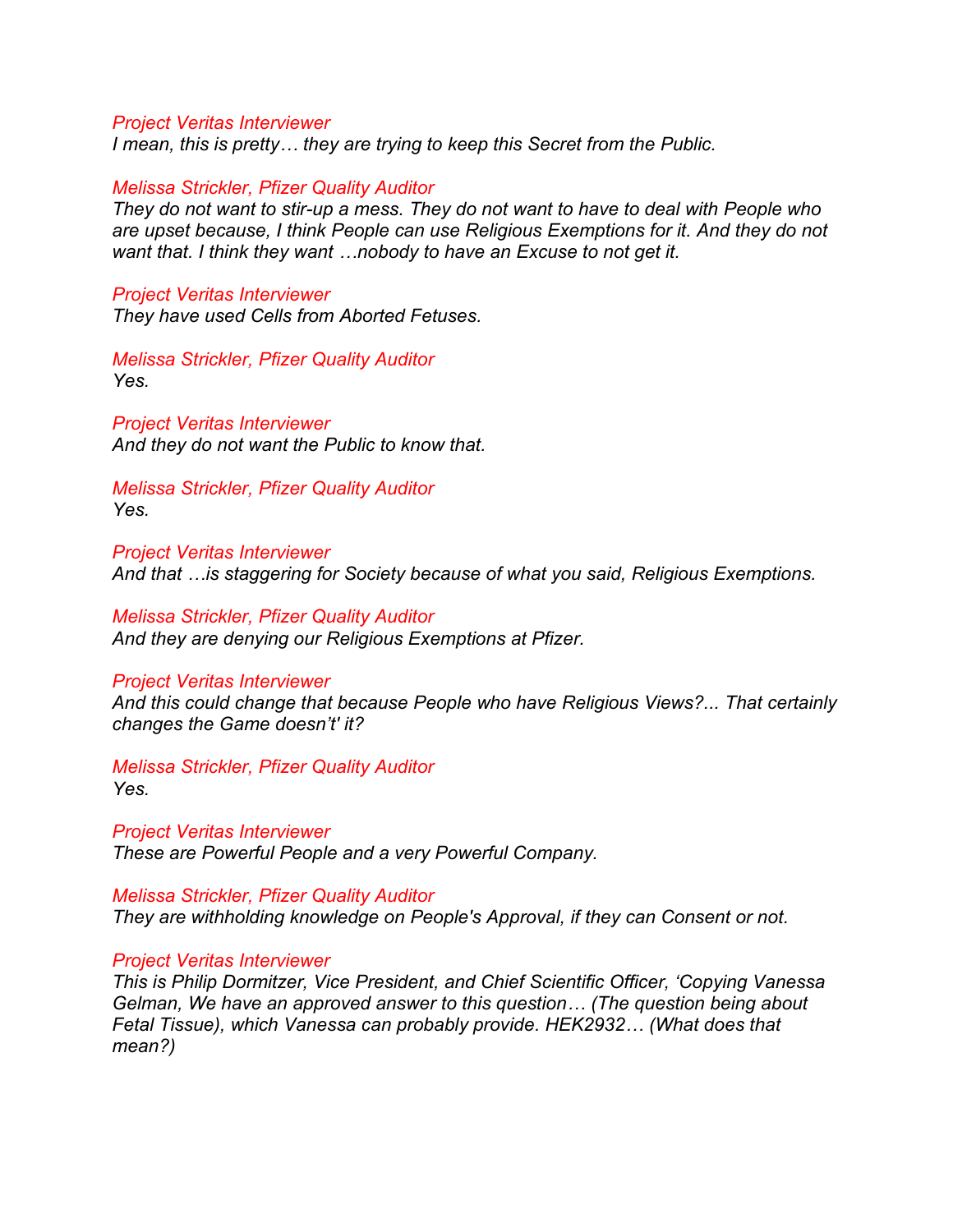*HEK: Human Embryo Kidney Cells and it was from Experiment 293…*

### *Project Veritas Interviewer*

*'On the other hand the Vatican doctrinal committee has confirmed that they consider it acceptable for Pro-Life believers to be immunized'.*

### *Melissa Strickler, Pfizer Quality Auditor*

*He is basically saying, why don't we just say, the Vatican's already said that. They have no excuse to not take it if it is in there. Like he is like, why aren't we just, you know being honest, kind of things. That is how I read it.*

### *Project Veritas Interviewer*

*So, what is the difference between this 'Approved Answer'…'HEK Cells used for the IVE assay, are ultimately derived from aborded fetus'… and the other one they're trying to keep secret?*

### *Melissa Strickler, Pfizer Quality Auditor*

*Well, it is almost like they are doing a Script. They are sticking to a Script like, 'We have had this approved, this Verbiage is approved, so this is what we need to stick to'. When rather, they should just be making it as clear and easy to understand for the Population so that they can make Informed Decisions on this.*

### *Project Veritas Interviewer*

*You are showing us emails from the Vice President of Pfizer, the Senior Director of Worldwide Research, about how to couch it a certain way, because we would not want to tell the People that it can be traced back to Human Fetal Tissue. 'We have tried really hard to not share…'One or more cell lines back to human fetal tissue'. From Vanessa Gelman to the Vice President of Pfizer…* 

### *Melissa Strickler, Pfizer Quality Auditor*

*'A lot of people go to medical information, so i would prefer if possible we respond with what we have consistently said. We wouldn't like to have any inconsistency out there, particularly with information that has been shared with policymakers in the media'. So, what I gathered from this was, 'We have already made a Statement. We have to stick to that. We cannot stray because it will make us look bad.* 

### *Project Veritas Interviewer*

*This is the Principal Scientist in Massachusetts [Sarah Weiser ] and what happens here?*

### *Melissa Strickler, Pfizer Quality Auditor*

*Uh, she is just making sure, you know… 'Just be clear, you would like medical information to reply with the text in red below including the highlighted section? Thanks again'. And then they responded with.*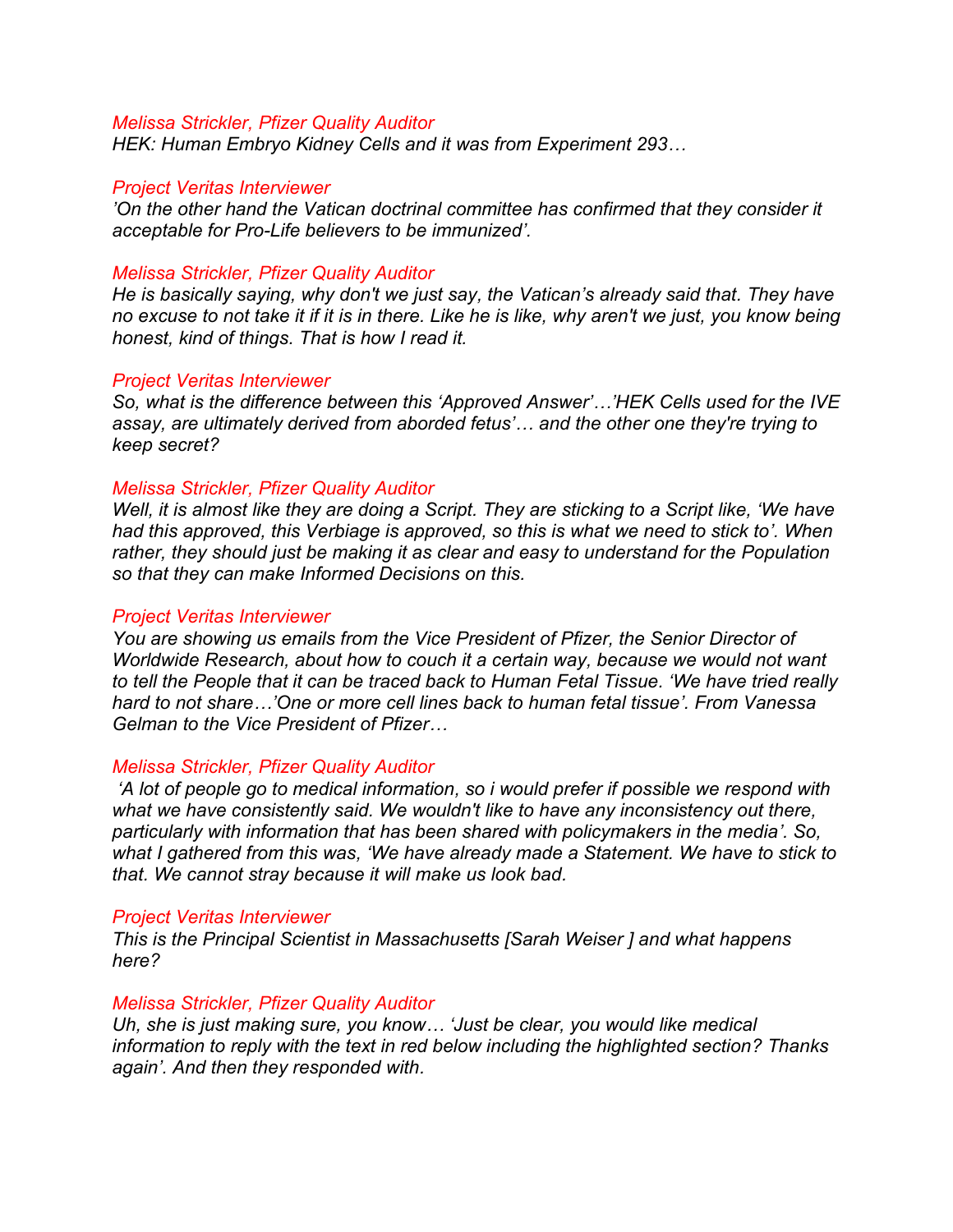*'No. I would prefer that we do not use the text in yellow'.* 

*Melissa Strickler, Pfizer Quality Auditor Do not be that honest, just a 'little honest'.*

#### *Project Veritas Interviewer*

*Vanessa Gelman is sending this note saying, she does really not want you just to know that they are using…*

### *Melissa Strickler, Pfizer Quality Auditor*

*…more than one.*

#### *Project Veritas Interviewer*

*Cell Lines from Human Fetal Tissue. 'I received last night a similar request via Laura Payne'… So, there are multiple Executives in Pfizer asking vanessa Gillman.*

#### *Melissa Strickler, Pfizer Quality Auditor So, they just cannot be honest with us?*

*Project Veritas Interviewer*

*There is something that Vanessa says involving the 'Facebook Campaign'?* 

#### *Melissa Strickler, Pfizer Quality Auditor*

*'I completely understand, but I just want to make sure we are responding to a legitimate request and not to a request that may ignite a Facebook campaign on this that we may ultimately need to manage'. They do not want People making Awareness, I guess. They know what they are doing.*

#### *Project Veritas Interviewer*

*They are afraid of the People being aware of this.*

*Melissa Strickler, Pfizer Quality Auditor Yeah*

#### *Project Veritas Interviewer*

*And it really… this one is interesting because it shows you that they ultimately fear the People on Social Media knowing this. It is almost like this is what they fear the most.*

*Melissa Strickler, Pfizer Quality Auditor Yeah. They want People to take their 'Vaccine'.* 

#### *Project Veritas Interviewer*

*Yeah right. It is interesting that that Facebook too is censoring anything that is critical of this 'Vaccine'.*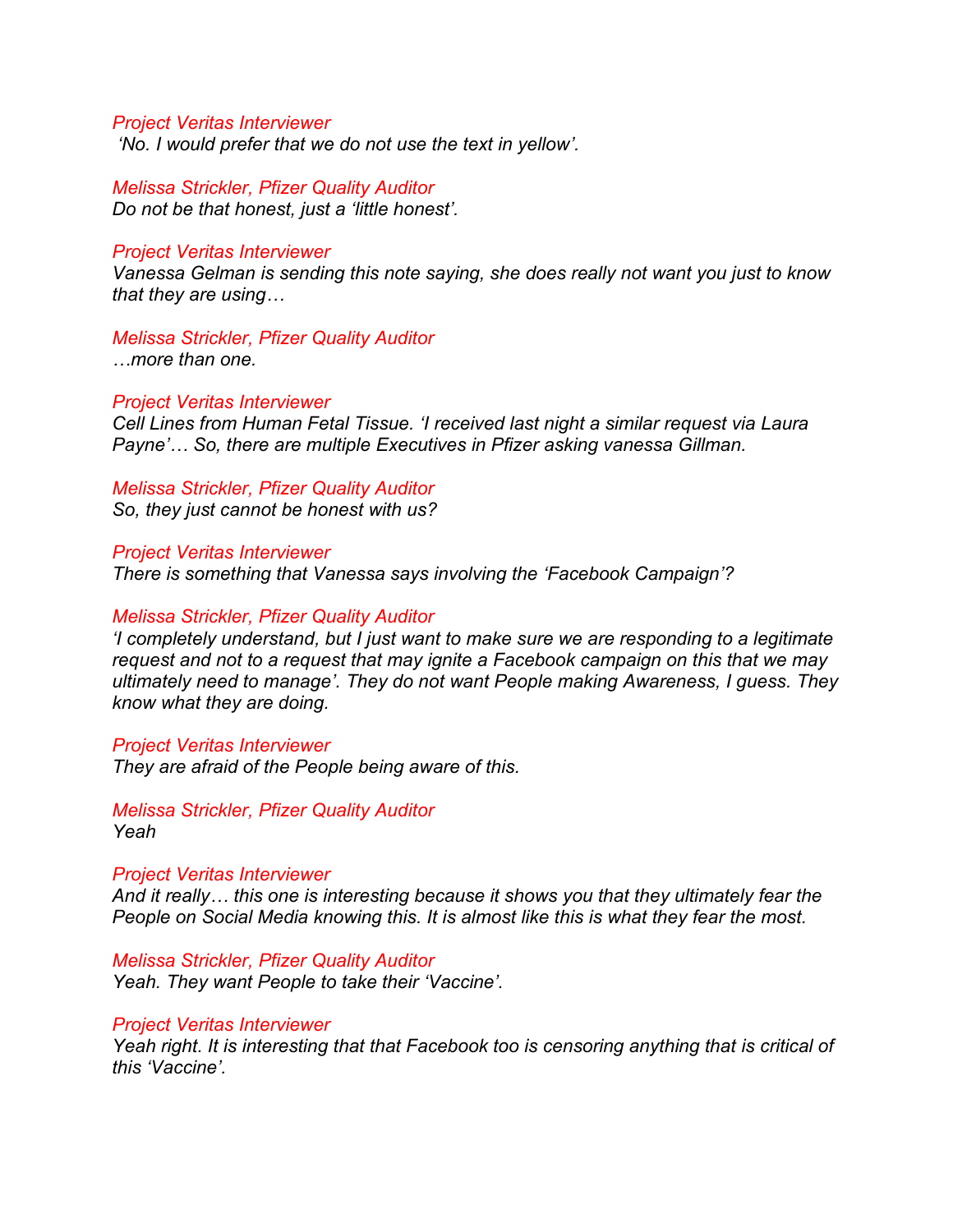*And factual… like ,uh when I am an Employee and I make an opinion, I get Fact-Checked.* 

### *Project Veritas Interviewer*

*I mean, this very Interview will… may be censored or banned. They are probably going to label these screenshots of the Vice President and Chief Scientist, Advisor and your comments as 'Misinformation'. And your response to them is?*

### *Melissa Strickler, Pfizer Quality Auditor*

*I have worked there 10 years. I have been trained there. There is no way. I know the process. I love my Job. I know my Training.*

### *Project Veritas Interviewer*

*This message from Vanessa Gilman CCing all these Executives. What are we looking at here?*

### *Melissa Strickler, Pfizer Quality Auditor*

*She just says things like, 'Thanks so much for everybody for keeping us in on the loop from the perspective of corporate affairs. We want to avoid having the information on the fetal cell lines floating out there. As you can all appreciate, we are communicating on this vaccine across multiple fronts and managing issues that arise. In this heated environment of heightened scrutiny on every detail of our vaccine, we would like to avoid creating an opportunity to raise an issue -we believe that the risk of communicating this right now outweighs any potential benefit that we could see, particularly with general members of the public who may take this information and use it in ways we may not want it out there. We have not received any questions from policy makers or media on this issue in the last few weeks, so we want to avoid raising this if possible.'*

### *Project Veritas Interviewer*

*Wow.*

*'We believe that the risk of communicating this right now outweighs any potential benefit we could see'. They ought to put that on American Currency. That is the final decision from Phil Dormitzer. 'The statement has been extensively vetted'. Best. Phil Dormitzer, Vice President.*

*There was an issue with the FDA and windows being grayed-out?*

### *Melissa Strickler, Pfizer Quality Auditor*

*My last day there, I took a Mental Health Leave of Absence after this from my Job. Because I was sickened and traumatized from a lot of the things that I realized were going on. It really upset me and it shook me. I could not believe that they were blackingout windows down in our Manufacturing Rooms.*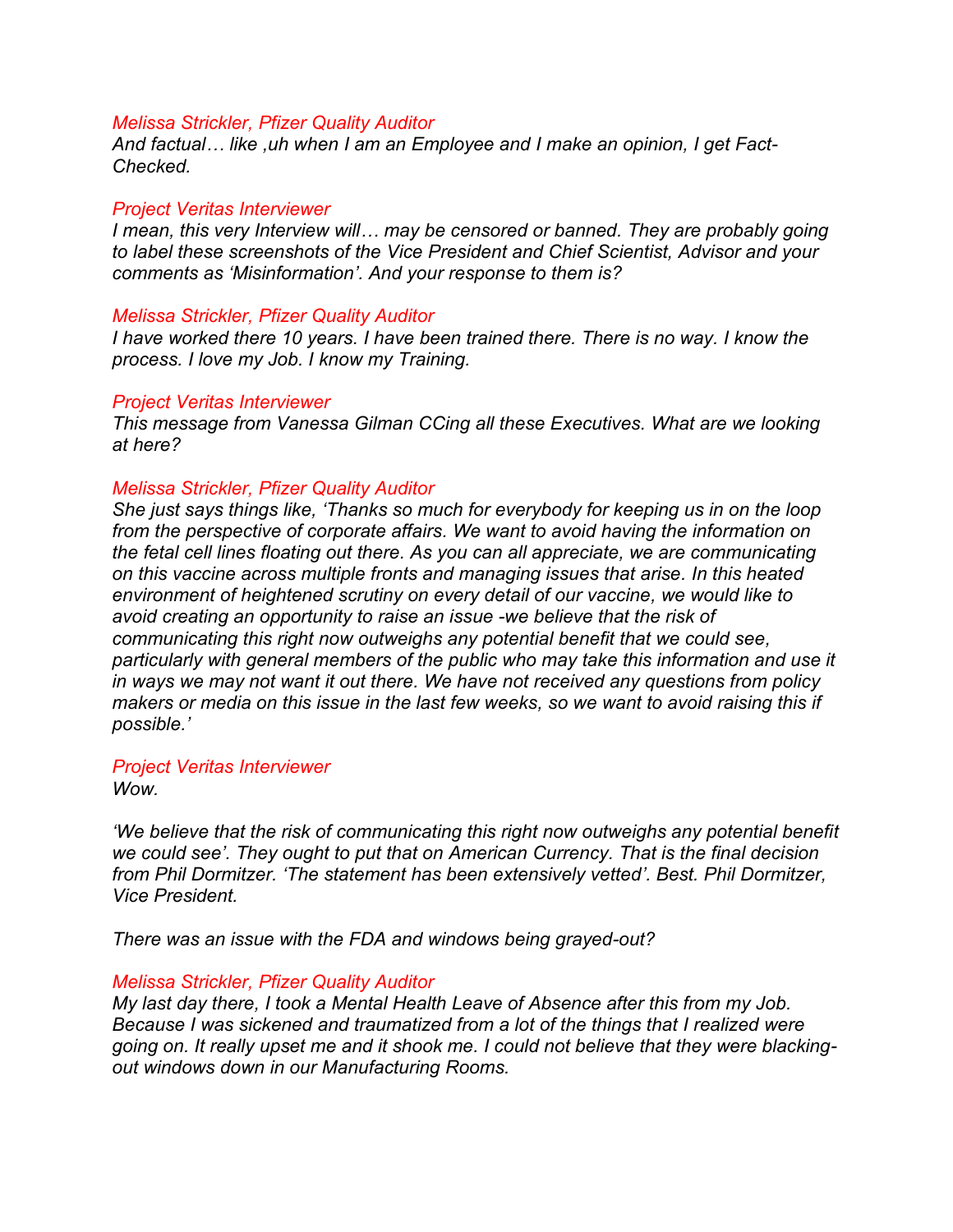*Why would they want to do that?*

### *Melissa Strickler, Pfizer Quality Auditor*

*Well, I was wondering that as well. Especially because they are rooms that there is no need for that. Like where they tell us, you know, 'Make sure you can be seen at all times' for Integrity Purposes, you know.* 

*And so, when I saw there were blacking-out windows in Group Lead Offices and in …Unoccupied Fill Rooms. I thought it was odd. So, I raised it to someone in AQ, which is Aseptic Quality. And I said, hey do you know why they are blacking-out windows down in Manufacturing? And he said, 'Well, the FDA is coming'.*

### *Project Veritas Interviewer*

*So, you know, I have a Friend who you know says, 'I do not know why everyone's making this so Political Science', you know. People are so divided on this issue. What do you say to the People who are Pro-Vaccine who are not in the Pharmaceutical Industry. They are just 'Regular People' in New York City who think, you got to take that 'Vaccine'. Stop making it Political.*

### *Melissa Strickler, Pfizer Quality Auditor*

*It should not be Political but they're making it Political. The Media and the Government's making it Political. But this is not about Republican-Democrat or Liberal or Conservative. This is Informed Consent on injecting something inside of you from a Company that is called it an 'Experimental Vaccine'. This is about when you see something that is being done, that you do not think is right and exposing it.* 

### *Project Veritas Interviewer*

*I do not know if anyone is ever done this before. I mean, I do not see much Investigative Reporting into Big Pharma. Certainly not emails from Executives. Are you afraid to be a current Pfizer Employee Blowing the Whistle on Pfizer?*

### *Melissa Strickler, Pfizer Quality Auditor*

*Yeah. I am a little anxious and nervous at what they may think or do. I was… I was really genuinely traumatized and sickened from the things i saw. And I needed to leave there. But I did not want to be quit because I did not know what to do. I just did not know what to do. So, I just took a Leave of Absence, so that I could gather my thoughts and really, kind of heal from this Information.*

### *Project Veritas Interviewer*

*You have taken a Leave of Absence, but the extraordinary act of Blowing the Whistle on the Company and publishing emails from their Vice President, is another step entirely. Are you…are you afraid of doing this?*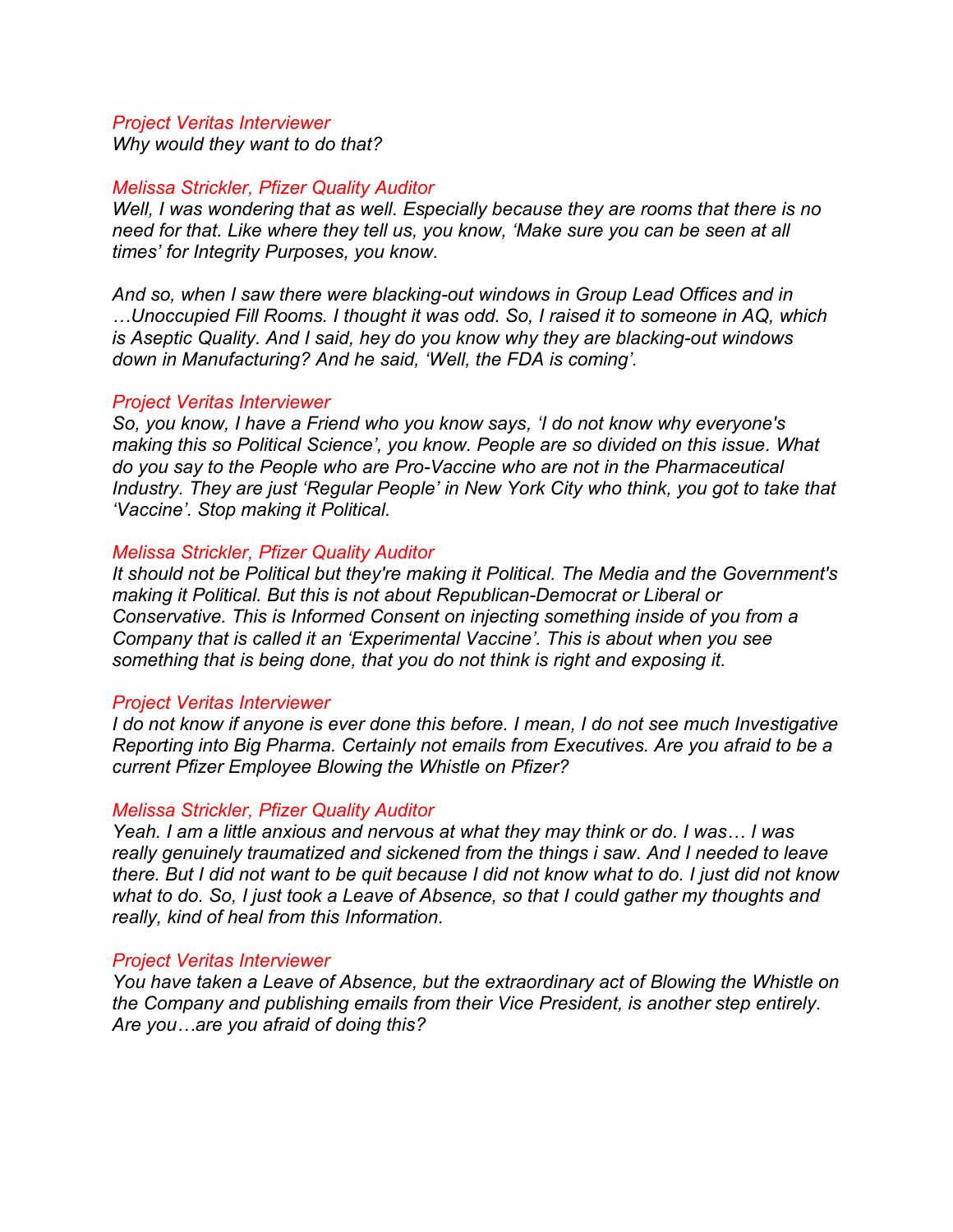*A little bit…but i have Faith that I will be protected or whatever the outcome is what it is supposed to be so. I am at peace with it. I am a little anxious on what they will do or what they will say. But it needs to be seen by the People, because they are trying to get this to Kids. And if they are being this deceptive about it, I do not feel comfortable being silent while they are trying to get it to Babies who cannot talk.*

#### *Project Veritas Interviewer*

*What do you think the reaction will be to this?*

### *Melissa Strickler, Pfizer Quality Auditor*

*I pray that it unites us. That we can look and go… 'What are they doing'? Like, why… what do they think they are doing to us? Why do they think that they can just say this to us and make us take something when they are not even honest about what they are doing or what is in it.*

#### *Project Veritas Interviewer*

*And your Husband, here is on set with us. I won't mention his Name, but what does he think about what you are doing?*

### *Melissa Strickler, Pfizer Quality Auditor*

*When I started to notice some things, I'd mention them and he'd say, you know, 'Well you know, do not worry about it…you know. I am sure it is nothing.' …And we… I work at a Pharmaceutical Company. I am not an Anti-Vaxxer. I just believe in Research and Science and stuff like that. And so, I was waiting, waiting to get the Vaccine, just to see the Scientific Results. To see how it goes and once I showed him what I had found and once I told him what I had found, I got nothing but love and support.*

#### *Project Veritas Interviewer*

*And why didn't you go to the New York Times or uh the Washington Post which Tagline is, 'Democracy dies in darkness.' They seem like they do decent work and also. Why not go to Congress with this Information?* 

#### *Melissa Strickler, Pfizer Quality Auditor*

*Well, I have spoken to Lawyers. I have spoken to People. And this is what I was told to do, was to trust Project Veritas. And to go with you Guys by Lawmakers by Lawyers.* 

*Project Veritas Interviewer*

*Really?*

### *Melissa Strickler, Pfizer Quality Auditor*

*Whistleblower Lawyers told me that, some things are better Leaked to the Media than doing it the other way. I think this just needs to get out there, so that People can realize we are being deceived.*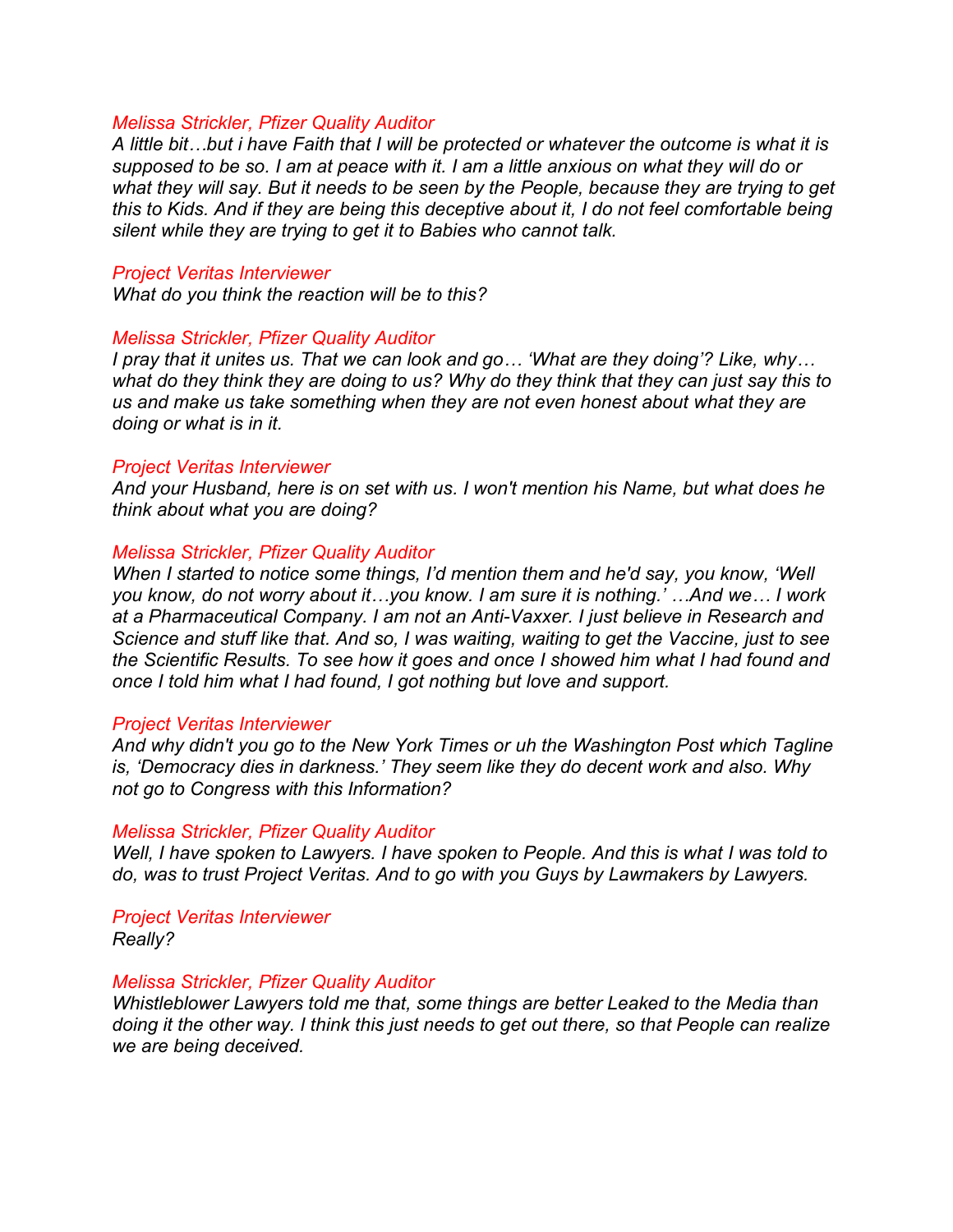*Lawyers told you to come to Veritas?*

*Melissa Strickler, Pfizer Quality Auditor Yes.*

*Project Veritas Interviewer Whistleblower People, told you to come to Veritas* 

### *Melissa Strickler, Pfizer Quality Auditor*

Yes. They said, if I go the route with them, the Lawyers, it could be 3 years before this comes out. And that was from someone in the DOJ [Department of Justice], so.

*Project Veritas Interviewer DOJ individual told you that?*

*Melissa Strickler, Pfizer Quality Auditor Yes.*

*Project Veritas Interviewer Under the Biden Administration?*

### *Melissa Strickler, Pfizer Quality Auditor*

*Uh, he was in there 17 years. He is not there now, but he was for 17 years. And he advised that I bring this to you Guys because it could take years. And if they are trying to get this to Kids soon, it is just…it is not going to be enough time.*

#### *Project Veritas Interviewer*

*Is there anything else you want to say on the record? There is going to be millions of People that watch this.*

*Melissa Strickler, Pfizer Quality Auditor Yes.*

 $\mathcal{L}_\text{max}$  , where  $\mathcal{L}_\text{max}$  and  $\mathcal{L}_\text{max}$  and  $\mathcal{L}_\text{max}$ 

*I'd like to say something to Pfizer. You Guys are very adamant about Integrity and making sure that things are done right. And that things are always Double-Checked. But I am just one person, one face of many of your Employees who are willing to fight this. And reveal to the World what is going on. And all we want is for you to be transparent and honest with us and do the right thing.*

So, such revelation and evidence presented from the very beginning of this COVID Façade was considered, 'Crazy' and 'Misinformation'. People 'Rolled their Eyes' and walked away saying, 'We Believe in Science'. They said, 'We Trust the Doctors'. Consider that such 'Conspiracies' disclosed and warned about from the very beginning have all come true now. Conspiracy Theorists showed proof of the following. *1-Aborted Fetal Cells were in the COVID-19 Injections. True.*